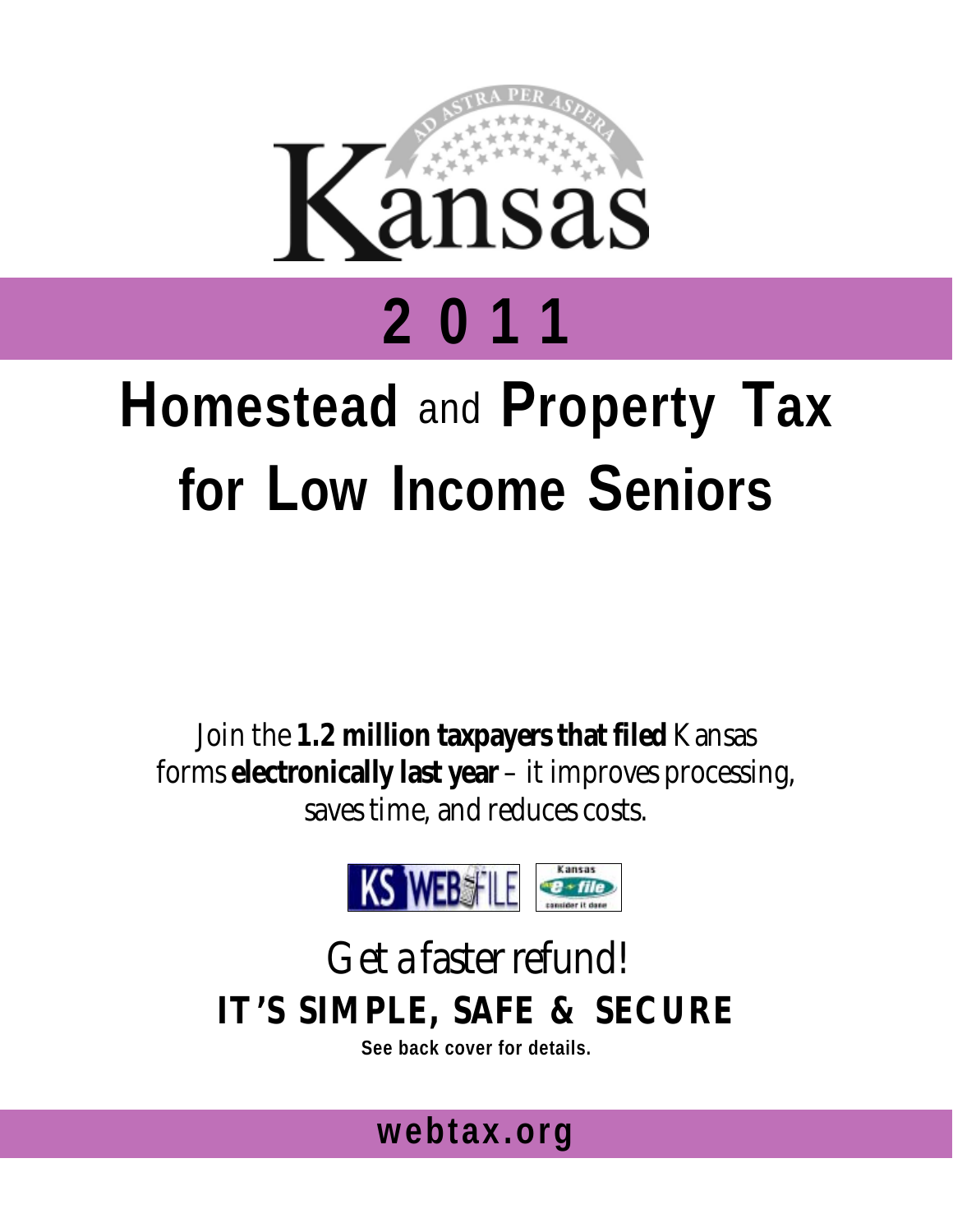### **GENERAL INFORMATION**

| <b>Homestead</b><br><b>Refund</b>                                                                                              | The Homestead Refund is a rebate of a portion of the property taxes paid on a Kansas resident's homestead.<br>A homestead is the house, apartment, rented room, boarding house, mobile or manufactured home, or other<br>dwelling (i.e., nursing home, retirement home, or assisted living facility) subject to property tax that you own or<br>rent and occupy as a residence. Your refund percentage is based on your total household income. If you own<br>your home, the refund is a percentage of your general property tax. If you rent your home, 15% of the rent paid<br>for occupancy is used as the property tax amount. The maximum refund is \$700. |  |  |  |
|--------------------------------------------------------------------------------------------------------------------------------|-----------------------------------------------------------------------------------------------------------------------------------------------------------------------------------------------------------------------------------------------------------------------------------------------------------------------------------------------------------------------------------------------------------------------------------------------------------------------------------------------------------------------------------------------------------------------------------------------------------------------------------------------------------------|--|--|--|
| <b>Refund for Low</b><br><b>Income Seniors</b>                                                                                 | This property tax refunds is for low income senior citizens that own their own home. The refund is 75% of the<br>property taxes actually and timely paid on real or personal property used as their principal residence. Use for<br>K-40PT to claim this property tax refund. Claimants that receive this refund cannot claim a Homestead refund.                                                                                                                                                                                                                                                                                                               |  |  |  |
| <b>Qualifications</b><br>If the property you rent<br>is not on the tax rolls,<br>you do not qualify for a<br>Homestead refund. | The Homestead Refund Program (K-40H) is for homeowners and renters who were residents of Kansas all<br>of 2011. As a resident the entire year, you are eligible if your total household income is \$31,200 or less and you:<br>1) were born before January 1, 1956, or 2) were blind or totally and permanently disabled all of 2011, or 3) have<br>a dependent child who lived with you the entire year who was born before January 1, 2011, and was under the<br>age of 18 all of 2011.<br>The Property Tax Relief for Low Income Seniors Program (K-40PT) is for homeowners that were 65 years of                                                            |  |  |  |
| A person owning or<br>occupying a homestead,<br>that is not rental<br>property, with an<br>appraised valuation for             | age or older, with a household income of \$17,700 or less, and a resident of Kansas all of 2011.<br>Only one claim (K-40H or K-40PT) may be filed for each household. A husband and wife OR two or more<br>individuals who together occupy the same household may only file one claim. A husband and wife who occupy<br>separate households (such as one spouse living in a nursing home) may file separate claims and include only<br>their individual income.                                                                                                                                                                                                 |  |  |  |
| property tax purposes<br>that exceeds \$350,000<br>does NOT qualify for a<br>homestead refund.                                 | HOMEOWNERS - If you owe any delinquent property taxes on your home your homestead refund will be used to<br>pay those delinquent taxes. The Kansas Department of Revenue (KDOR) will send your entire refund to the<br>County Treasurer. NOTE: You are not required to enclose a copy of your property tax statement with your claim,<br>however KDOR reserves the right to request a copy at a later date.                                                                                                                                                                                                                                                     |  |  |  |
|                                                                                                                                | RENTERS - The rental property must be on the tax rolls and subject to property tax. You may claim only that<br>portion of the rent YOU pay. Rent paid for you from public funds (such as HUD) is not considered.<br>If you moved during 2011, you may claim the general property tax or rent paid for the period of time you lived<br>in each residence. Homeowners who rent part of their homestead or use a portion of it for business may claim<br>only the general property tax paid for the part in which they live.                                                                                                                                       |  |  |  |
| Definition of a                                                                                                                | A household is you, or you and your spouse who occupy a homestead, or you and one or more individuals<br>not related as husband and wife who together occupy a homestead.                                                                                                                                                                                                                                                                                                                                                                                                                                                                                       |  |  |  |
| <b>Household</b><br>and Household<br>Income                                                                                    | Rent paid for occupancy is the amount of rent YOU paid during 2011 to occupy your homestead. The value<br>of the furniture, appliances, utilities, or services furnished by your landlord must be deducted from the total rent<br>you paid during the year. Renters must complete Schedule RNT to determine the amount of rent paid for<br>occupancy. If you live in a nursing home or share living quarters with your landlord, follow instructions on the<br>back of Schedule RNT.                                                                                                                                                                            |  |  |  |
|                                                                                                                                | Household income is generally all taxable and nontaxable income received by all household members<br>during 2011. If a household member lived with you only part of the year, you must include the income he or she<br>received during the months that individual lived with you.                                                                                                                                                                                                                                                                                                                                                                               |  |  |  |
|                                                                                                                                | Household income includes, but is not limited to:                                                                                                                                                                                                                                                                                                                                                                                                                                                                                                                                                                                                               |  |  |  |
|                                                                                                                                | • Taxable and nontaxable wages, salaries, and self-employment income                                                                                                                                                                                                                                                                                                                                                                                                                                                                                                                                                                                            |  |  |  |
|                                                                                                                                | • Federal earned income credit                                                                                                                                                                                                                                                                                                                                                                                                                                                                                                                                                                                                                                  |  |  |  |
|                                                                                                                                | • Taxable and nontaxable interest and dividends                                                                                                                                                                                                                                                                                                                                                                                                                                                                                                                                                                                                                 |  |  |  |
|                                                                                                                                | • Social Security and SSI benefits. The amount included depends on which refund claim you file:<br>K-40H - 50% of Social Security and SSI benefits (except disability payments - see "Excluded"<br>Income" that follows)<br>K-40PT - 100% of Social Security and SSI benefits (except disability payments - see "Excluded<br>Income" that follows)                                                                                                                                                                                                                                                                                                              |  |  |  |
|                                                                                                                                | • Railroad Retirement benefits (except disability payments)<br>• Veterans' benefits and all other pensions and annuities (except disability payments)<br>• Welfare and Temporary Assistance to Family payments<br>• Unemployment, worker's compensation & disability income                                                                                                                                                                                                                                                                                                                                                                                     |  |  |  |

• Alimony received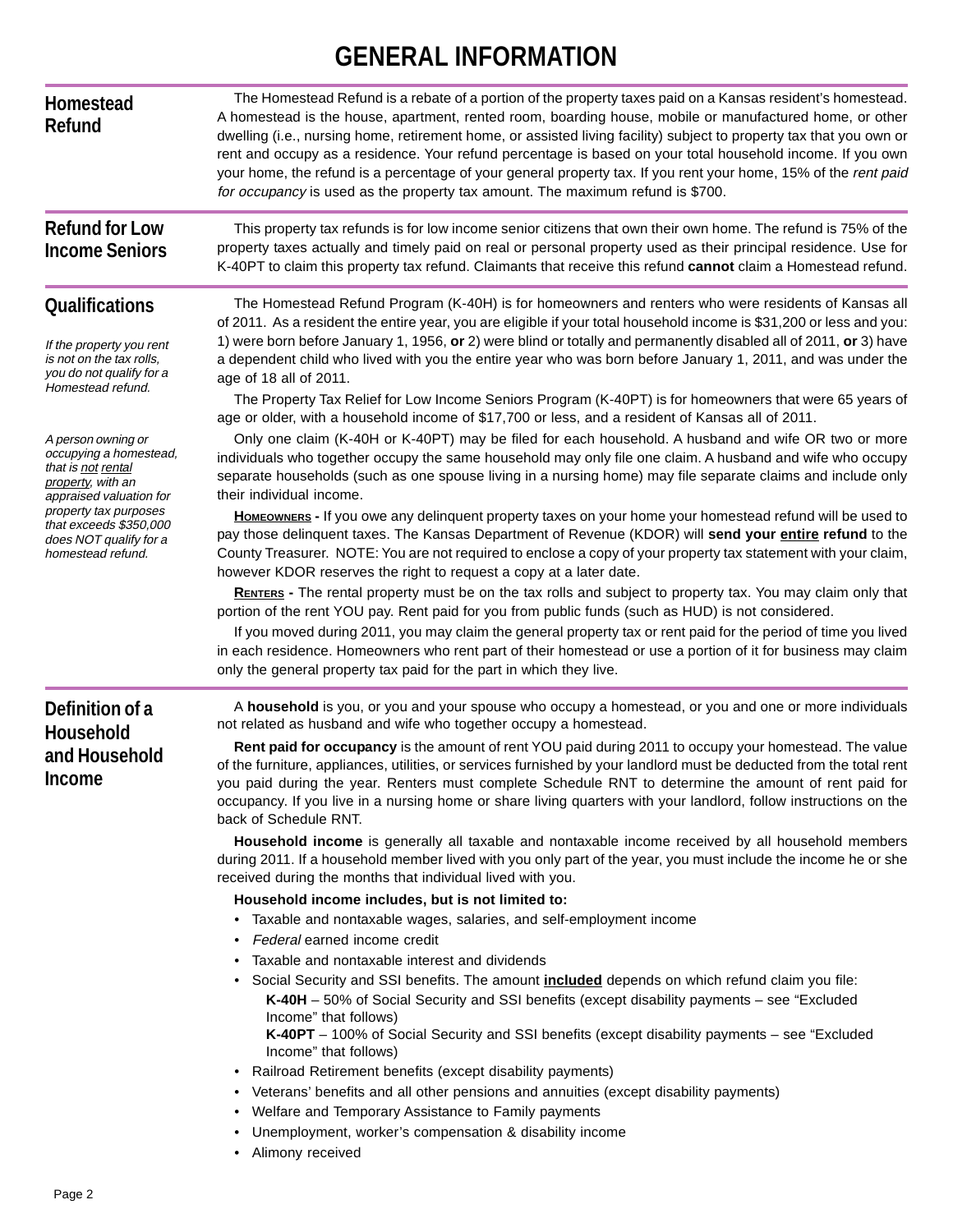| Definition of a<br><b>Household and</b><br><b>Household</b><br>Income<br>(continued)<br>Net operating losses<br>and net capital losses<br>cannot be used to<br>reduce total household<br>income. DO NOT<br>subtract these losses<br>from the income<br>amounts. | Business and farm income<br>• Gain from business property sales, investment property sales, and any long-term capital gains included in<br>federal adjusted gross income<br>Net rents and partnerships (cannot be a negative figure)<br>$\bullet$<br>Foster home care payments, senior companion stipends, and foster grandparent payments<br>School grants and scholarships (unless paid directly to the school)<br>٠<br>Gambling winnings, jury duty payments, and other miscellaneous income<br>• ALL OTHER INCOME received in 2011 not specifically excluded (as follows)<br>Excluded Income - DO NOT include these items as household income.<br>50% of Social Security and SSI payments. This exclusion applies only to the Form K-40H, Homestead<br>$\bullet$<br>Claim. K-40PT filers will report 100% of Social Security and SSI payments.<br>• Social Security disability payments<br>• Social Security and SSI payments that were Social Security "Disability or SSI Disability" payments<br>prior to a recipient reaching the age of 65. These Social Security payments, that were once Social Security<br>Disability (or SSI Disability) payments, are NOT included in household income. |  |  |
|-----------------------------------------------------------------------------------------------------------------------------------------------------------------------------------------------------------------------------------------------------------------|------------------------------------------------------------------------------------------------------------------------------------------------------------------------------------------------------------------------------------------------------------------------------------------------------------------------------------------------------------------------------------------------------------------------------------------------------------------------------------------------------------------------------------------------------------------------------------------------------------------------------------------------------------------------------------------------------------------------------------------------------------------------------------------------------------------------------------------------------------------------------------------------------------------------------------------------------------------------------------------------------------------------------------------------------------------------------------------------------------------------------------------------------------------------------------------------------|--|--|
| When and<br><b>Where to File</b>                                                                                                                                                                                                                                | File your claim after December 31, 2011, but no later than April 15, 2012. Mail your claim to the address<br>shown on the back of your K-40H or K-40PT.<br>Late Claims - Claims filed after the due date may be accepted whenever good cause exists, provided the<br>claim is filed within four years of the original due date. Examples of good cause include, but are not limited to,<br>absence of the claimant from the state or country or temporary illness of the claimant at the time the claim was<br>due. When filing a late claim, enclose an explanation with documentation as to why it is late. If your claim will be<br>late because you have an extension of time to file your income tax return, enclose a copy of that extension with<br>your claim.                                                                                                                                                                                                                                                                                                                                                                                                                               |  |  |
| <b>Refund</b><br>Advancement<br>Program                                                                                                                                                                                                                         | This optional program provides eligible homeowners an opportunity to apply a portion of their anticipated<br>2011 Homestead or Property Tax Relief refund to help pay the first half of their 2011 property taxes. The amount<br>of the advancement is based on the 2010 refund amount. Use the information and worksheet on page 7 to<br>understand how the refund process works with this option.                                                                                                                                                                                                                                                                                                                                                                                                                                                                                                                                                                                                                                                                                                                                                                                                  |  |  |
| <b>Signature and</b><br><b>Fraudulent</b><br><b>Claims</b>                                                                                                                                                                                                      | If a claimant is incapable of signing the claim, the claimant's legal guardian, conservator, or attorney-in-fact<br>may file the claim. When filing on behalf of an eligible claimant, a copy of your legal authority is required.<br>These refund programs are designed to provide tax relief only to those that qualify. Fraudulent claims filed<br>will be denied and may result in criminal prosecution.                                                                                                                                                                                                                                                                                                                                                                                                                                                                                                                                                                                                                                                                                                                                                                                         |  |  |
| <b>Deceased</b><br>Claimant                                                                                                                                                                                                                                     | When the person who has been the claimant for a household dies, another member of the household who<br>qualifies as a claimant should file Form K-40H or K-40PT for the household. A separate claim on behalf of the<br>decedent is not necessary.                                                                                                                                                                                                                                                                                                                                                                                                                                                                                                                                                                                                                                                                                                                                                                                                                                                                                                                                                   |  |  |
| Use the steps in the<br>worksheet on page 7<br>to compute a refund for<br>a deceased claimant.                                                                                                                                                                  | If another member of the decedent's household (such as a surviving spouse) does NOT qualify to be the<br>claimant, or when there are no other members of a decedent's household, a claim may be filed for a deceased<br>claimant if the decedent:<br>a) was a resident of Kansas all of 2011 but died before filing a claim (died on or after January 1, 2012); or<br>b) died during 2011 and was a Kansas resident the entire portion of the year he or she was alive.<br>Required Enclosures for Decedent Claims. You must enclose a copy of the death certificate, funeral home<br>notice, or obituary statement with a decedent's claim, AND one of the following:<br>If the estate is being probated, a copy of the Letters of Testamentary or letters of administration.<br>$\bullet$                                                                                                                                                                                                                                                                                                                                                                                                          |  |  |
|                                                                                                                                                                                                                                                                 | If the estate is not being probated, a completed Form RF-9, Decedent Refund Claim.<br>$\bullet$<br>Signature on a Decedent's Claim. A decedent's claim should be signed by the surviving spouse, executor/<br>executrix, administrator, or other authorized person.                                                                                                                                                                                                                                                                                                                                                                                                                                                                                                                                                                                                                                                                                                                                                                                                                                                                                                                                  |  |  |
| Amending a<br>Claim                                                                                                                                                                                                                                             | If after mailing your claim you find that you have made an error that will affect your refund amount, file an<br>amended Form K-40H or Form K-40PT after you receive your refund from the first claim. To file an amended<br>claim, obtain another copy of Form K-40H or Form K-40PT, and mark the "amended" box located to the right of<br>the county abbreviation. Enter the information on the claim as it should have been, and enclose an explanation<br>of the changes. If an additional refund is due you will receive it in 10 to 12 weeks.                                                                                                                                                                                                                                                                                                                                                                                                                                                                                                                                                                                                                                                  |  |  |
|                                                                                                                                                                                                                                                                 | If the refund on the amended claim is LESS than the refund you received from the original claim, enclose a<br>check or money order for the difference. Make your check payable to "Kansas Department of Revenue." Write<br>"Homestead Repayment - Amended Claim" and your Social Security number on the face of your payment.                                                                                                                                                                                                                                                                                                                                                                                                                                                                                                                                                                                                                                                                                                                                                                                                                                                                        |  |  |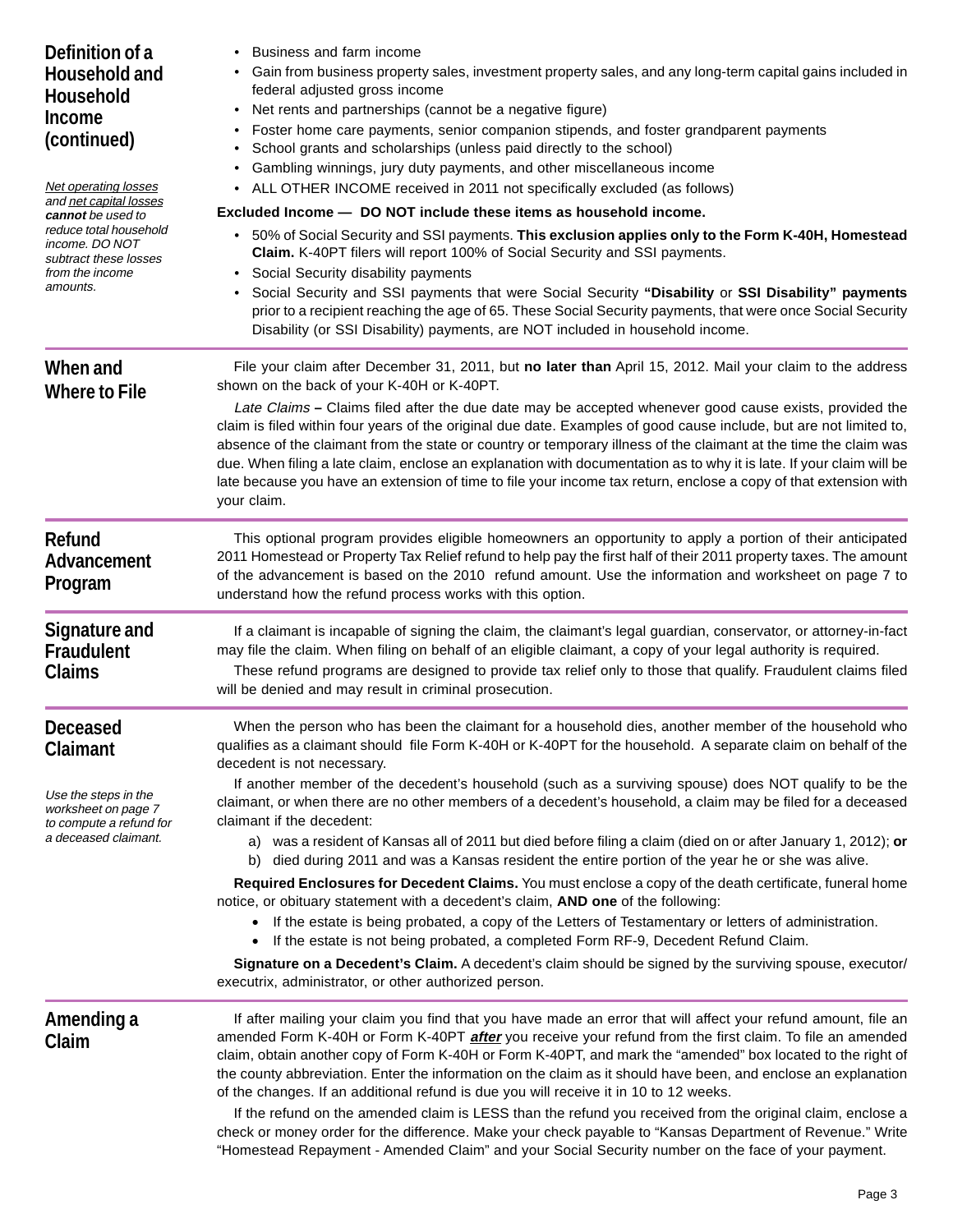### **COMPLETING YOUR CLAIM**

The large purple boxes on Form K-40H and K-40PT allow us to process your refund claim faster and with fewer errors. Please follow these important instructions when completing your form:

- **Use** only **black** or **dark blue ink**.
- Stay within the purple lines and print only one number or letter per box. Do not use dollar signs, lines, dashes, or other symbols in the boxes. If a line does not apply to you, leave it blank.
- **All entries must be rounded.** Amounts less than \$.50 cents should be rounded down. Round amounts from \$.50 to \$.99 to the next higher dollar.
- Send the original K-40H claim form. Do not send a photocopy.
- **Software users:** If you are using an approved computer software program to prepare your claim, send the original K-40H printed from your printer. Do not send a photocopy. (The claims prepared with a software program have a different format than the K-40H forms with the purple printing.)

#### **CLAIMANT INFORMATION**

**Social Security Number, Name and Telephone Number Boxes.** You must enter **your** Social Security number in the boxes above the name and address. (Do not enter the Social Security number under which you are receiving benefits if not your own.)

Using ALL CAPITAL letters, enter the first four letters of your last name in the boxes to the right of your Social Security number. If your last name has less than four letters, leave the remaining boxes empty.

Enter the area code and telephone number where you can be reached during our office hours. Should a problem arise while processing your claim, it is very helpful if we can contact you by phone. The number will be kept confidential.

**Name and Address.** If you have a pre-addressed label and the name and address information is correct, place it on your Form K-40H in the space provided **after** you have completed your claim. DO NOT use the label if it is incorrect.

 If you do not have a pre-addressed label, or if the information on the label is incorrect, PRINT or TYPE your name, address, and county of residence in the spaces provided at the top of the form.

Enter your complete street address. Do not use just your P.O. Box mailing address; the physical location (number and street) of your residence must also be included. Also include any additional address information, such as an apartment number or lot number to assure delivery of your refund or any correspondence.

**Deceased Claimant.** If you are filing on behalf of a claimant who is deceased, mark an "X" in the box, and enter the date of the claimant's death. You must use the worksheet for Deceased Claimants on page 7 to figure the decedent's refund. Be sure to enclose the additional documents required (see page 3).

**Name or Address Change.** If you filed a homestead claim last year and your name or address has changed, place an "X" in the box to the right of the address. This will help us update our records and assure timely response to your claim.

**Amended Claim.** If this is an amended (corrected) claim, mark an "X" in the box. The instructions for amending a homestead claim are on page 3.

### **QUALIFICATIONS** — **Lines 1 through 3**

To qualify, you must first have been a resident of Kansas all of 2011. If you were a Kansas resident all year, complete ONLY the qualification line that applies to your situation (i.e., if you are age 60 and also blind, enter your birthdate in the boxes for line 1 and skip lines 2 and 3).

**Line 1** — **Age Qualification.** If you were born before January 1, 1956, enter the month, day and year of your birth in the spaces provided. Add a preceding "0" for months and days with only one digit.

**Line 2** — **Disabled or Blind Qualification.** If you are blind or totally and permanently disabled, enter the month, day and year you became blind or disabled. **(Veterans disability includes veterans 50% or more permanently disabled.)** 

The department must have on file documentation of permanent disability or blindness for your Homestead claim. If you do not have documentation on file you must enclose with Form K-40H either:

- a copy of your Social Security statement showing your disability began prior to 2011, **or**
- Schedule DIS (on page 15) completed by your doctor.

**Line 3** — **Dependent Child Qualification.** If you have at least one dependent child, enter their name and the date of birth (must be prior to January 1, 2011) in the spaces provided. **Note:** To be a dependent , the child must have resided solely with the claimant the entire calendar year, be under age 18 all of 2011, AND is or may be claimed as a dependent by the claimant for income tax purposes.

**Surviving Spouse Qualification.** Mark this box if filing as the surviving spouse (and not remarried) of a disabled veteran **OR** of an active duty service member who died in the line of duty. The disabled veteran must meet the qualifications in line 2. You must enclose with your K-40H a copy of the original Veterans Disability Determination Letter or letter from your regional V.A. that includes the disability date prior to 2011 and the percentage of permanent disability being 50% or greater.

If you do not meet one of the four qualifications, you are not eligible to claim a Homestead refund.

### **HOUSEHOLD INCOME — Lines 4 through 10**

Enter on lines 4 through 8 the total annual income amounts received by you and your spouse during 2011. The income of ALL other persons who lived with you at any time during 2011 will be entered on line 9, All Other Income. If a minor child or incapacitated person holds legal title to the property or is on the rental agreement, the income (wages, child support, etc.) will also be entered on line 9. **Important––**If you filed a 2011 Kansas Income Tax Return, K-40, enter your Kansas Adjusted Gross Income (adding back any losses) in the space provided on line 4. Then, on lines 5 through 8 enter only the income amounts NOT included in your Kansas Adjusted Gross Income. DO NOT enter any income amount twice.

#### **Line 4** — **2011 Wages OR Kansas Adjusted Gross Income AND Federal Earned Income Credit.**

- **Wages:** If you are not required to file an income tax return, enter in the first space the total of all wages, salaries, commissions, fees, bonuses, and tips received by you and your spouse during 2011, **OR**
- **Kansas Adjusted Gross Income:** If you file a Kansas income tax return, enter in the first space your adjusted gross income from line 3 of your Form K-40 (adding back any net operating losses or net capital losses), **AND**
- **Federal Earned Income Credit (EIC):** Enter in the second space any federal EIC received during 2011. This is generally the amount shown on your 2010 federal income tax return, but could also include an EIC for a prior year that was received in 2011.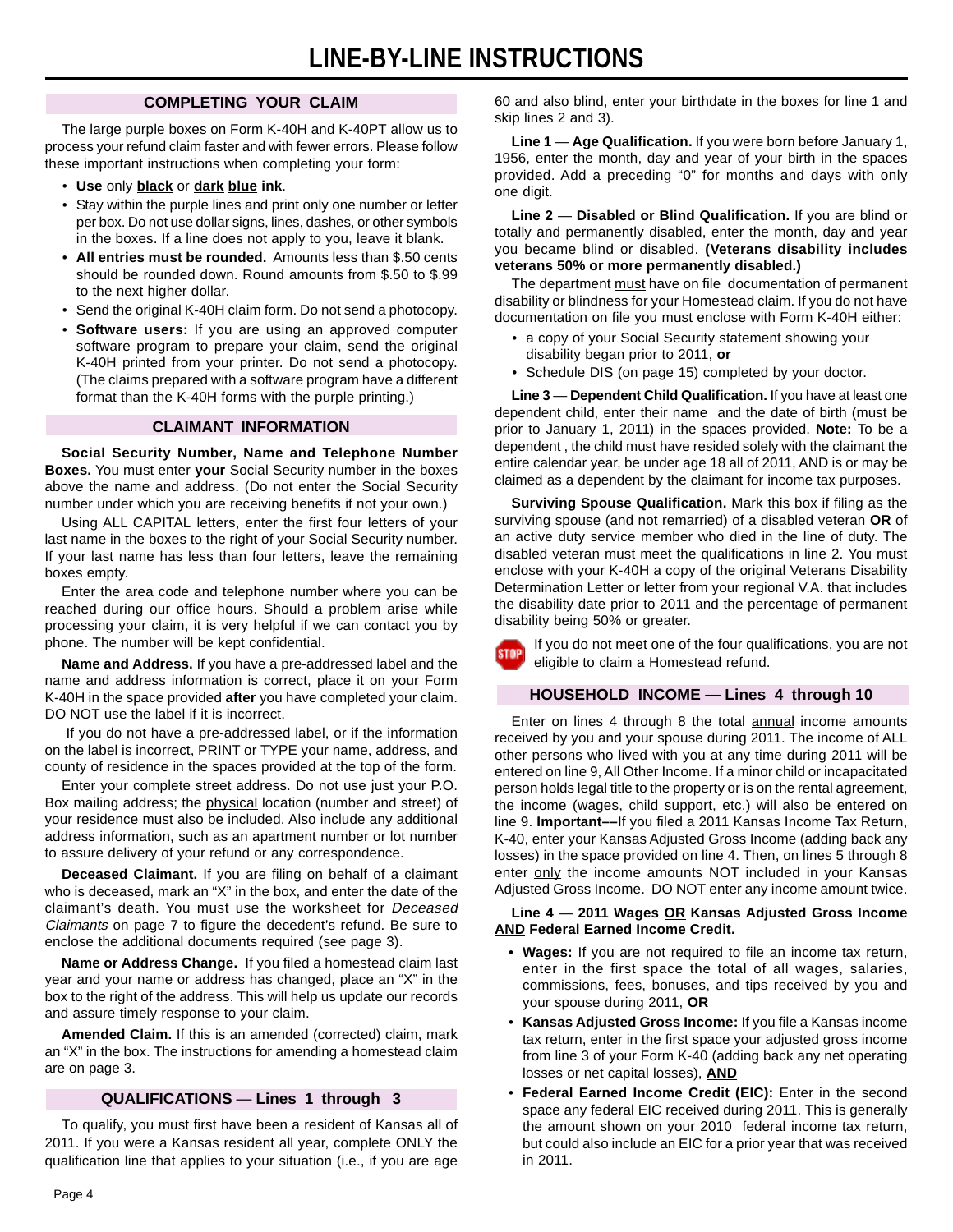Add the amounts for wages **OR** Kansas adjusted gross income **AND** Federal EIC together and enter the total on line 4. Caution: If you entered your Kansas Adjusted Gross Income (KAGI) on line 4 of your claim, enter on lines 5 through 8 **only** the income amount(s) that are NOT already included in your KAGI on line 4.

**Line 5** — **All Taxable Income other than Wages and Pensions not already entered on Line 4.** Enter on line 5 all taxable interest and dividend income, unemployment, self-employment income, business or farm income, alimony received, rental or partnership income, the gain from business or investment property sales, and any long term capital gains that were included in federal adjusted gross income. A net operating loss or net capital loss may not be used to reduce household income. If you have nontaxable interest or dividends, enter them on line 9, All Other Income.

If you used a portion of your homestead for rental or business income, enter the net rental or business income on line 5. **Note:**  Also complete the worksheet on page 6 to determine the property tax amount to enter on line 11.

**Line 6** — **Social Security and SSI Benefits, including Medicare Deductions.** Enter in the first space of line 6 the total Social Security and Supplemental Security Income (SSI) benefits received by you and your spouse. Include the amounts deducted for Medicare, any Social Security death benefits, and any SSI payments not shown on the annual Social Security benefit statement. **(Do not include Social Security or SSI "disability" payments.)** Enter the annual amount of any Social Security or SSI disability benefits in the Excluded Income section on the back of Form K-40H. First time filers must enclose a copy of their benefit statement or award letter with their claim to verify that the Social Security income is excludable. If you are not required to enclose a copy, be sure to keep one for your records as KDOR reserves the right to request it at a later date.

If you do not have the annual statement of your Social Security benefits, use the following method to compute the total received for 2011. Add the amount of your December 2011 check, plus the 2011 Medicare deduction of \$110.50 (if applicable), and multiply by 12.

EXAMPLE: Your December, 2011 social security check is \$795.20. You are covered by Medicare. Compute your 2011 social security benefits as follows:

\$795.20 + \$110.50 = \$905.70. \$905.70 X 12 months = **\$10,868.40**  (Round result to \$10,868.00 and enter in the first space on line 6.)

Multiply the total Social Security and SSI benefits received in 2011 by 50% (.50) and enter the amount in the purple boxes on line 6.

 **deceased disabled veterans.)** Also include on line 7 the total of all **Line 7**— **Railroad Retirement Benefits AND all other pensions, annuities, and Veterans Benefits.** Enter on line 7 the total amount received during 2011 from all Railroad Retirement benefits (including Tier I – Social Security equivalent benefits) and Veterans' pensions and benefits. **Do not include** Veterans' or Railroad Retirement "disability" payments. **(Veterans disability includes veterans 50% or more permanently disabled and surviving spouses of**  other taxable and nontaxable pensions and annuities received by you or your spouse that is not already entered on line 4 or line 6, except Veterans' and Railroad Retirement "disability" payments.

**Line 8** — **TAF, General Assistance, Worker's Compensation and Disability Payments, Grants & Scholarships.** Enter on line 8 the total amount received during 2011 in the form of:

- TAF—Temporary Assistance to Families;
- Welfare or general assistance payments;
- Worker's compensation;
- Disability payments (do not include disability payments received from Social Security, SSI, Veterans and Railroad Retirement, or pensions you already entered on line 4 or line 7);
- Grants, scholarships, and foster grandparent payments.

**Line 9** — **All Other Income.** Enter the total amounts from the following list. (Enclose with your claim a list showing the recipient(s), source(s), and amount(s) for the income entered on line 9.)

- All income (regardless of source) received by adult individuals other than you and your spouse who lived in the homestead at any time during 2011. For persons who lived with you less than 12 months, include only the income they received during the months they lived with you. Be sure to list these individuals in the Members of Household section on the back of the claim.
- The income (child support, SSI, wages, etc.) of a minor child or incapacitated person ONLY when that person is an owner of the homestead or is on the rental agreement.
- Any other income outlined in Definition of Household Income ( pages 2 and 3) not already entered on lines 4 through 8.

**Line 10** — **Total Household Income.** Add lines 4 through 9 and enter the total on line 10. **Important––**To expedite your refund claim, enclose a copy of pages 1 and 2 of your federal return (1040, 1040A or 1040EZ), statements from SRS and Social Security, and other documentation of the income amounts shown on lines 4 through 9.

If the amount on line 10 is over \$31,200, you do not qualify **STOP** for a Homestead Refund.

**EXCLUDED INCOME (back of claim).** Claimants are strongly encouraged to complete this section. For claimants who are renters, the total of the Household and Excluded Income must be at least 150% of the rent they paid. If the Household and Excluded Income is not at least 150% of the rent, the Homestead Claim will be denied. Therefore, completion of the Excluded Income section may be necessary for issuance of a refund.

Enter the total received during 2011 by all household members (including minor children) from each of the sources listed — child support, personal and student loans, Social Security Disability, SSI, Railroad and Veteran's Disability, etc. For example, if you received child support of \$50 per month, enter \$600 (\$50 X 12 months) in the child support box. Enter under "Other" the wages received by a minor child and any other income not considered to be household income (see Definition of Household Income, herein). First time filers must enclose a copy of their benefit statement or award letter with their claim to verify that the Social Security income is excludable. If you are not required to enclose a copy, be sure to keep one for your records as KDOR reserves the right to request it at a later date.

#### **REFUND — Lines 11 through 15**

**Line 11 — Owner.** If you own your home, enter the total 2011 general property tax you have paid or will pay, as shown on your real estate tax statement. The 2011 property tax is payable in two installments. The first installment is due December 20, 2011 and the second is due May 10, 2012. It is the total of both installments (whether paid or not) that is entered on line 11. DO NOT include:

- Special assessment taxes, such as those levied for streets, sewers, or utilities
- Charges for services, such as sewer services
- Interest or late charges
- Taxes on agricultural or commercial land

If you are filing on behalf of a claimant who died during 2011, the property tax must be prorated based on the date of death. To determine the property tax amount to enter here, use the steps for computing a decedent's refund on page 7.

**If you have delinquent property tax**, mark the box on line 11. Your homestead refund will be used to pay the delinquent tax. **Note:**  The entire refund will be sent to your county treasurer.

#### **2011 PROPERTY TAX STATEMENT**

You are NOT required to submit a copy of your 2011 property tax statement with your completed K-40H. However, you may be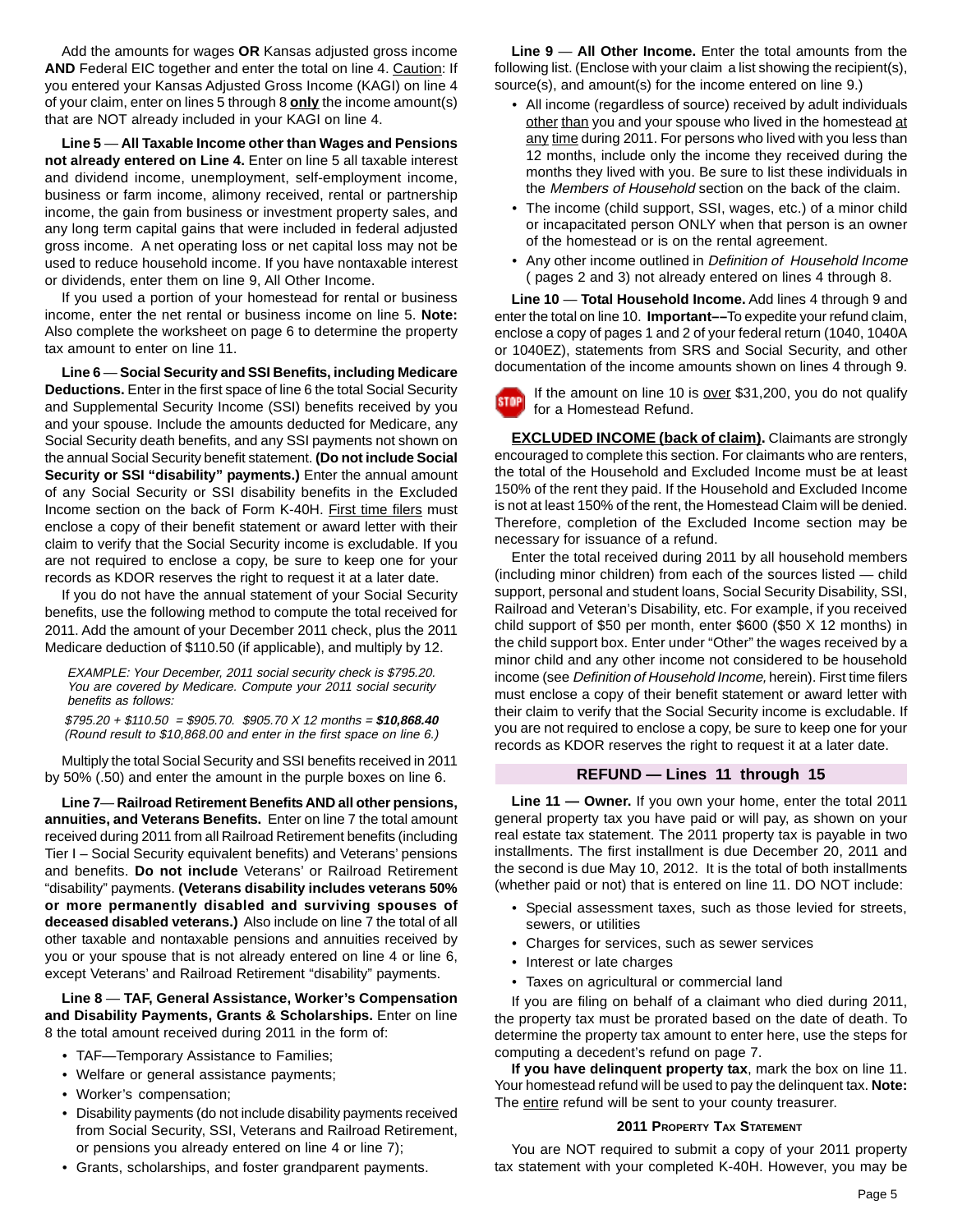asked to provide this documentation at a later date in order to verify your refund claim. **If the statement is requested, you must submit a copy of your 2011 statement** – **NOT a basic receipt** – to verify the general property tax amount entered on line 11. This copy will not be returned. A property tax receipt that contains a breakdown of property tax among the general tax, special tax, fees, etc. (such as a receipt that is an exact copy of the statement) is acceptable.

Caution: The annual statement from your mortgage company and some property tax receipts are NOT acceptable; they do not have a breakdown of the tax paid among general tax, special tax, late fees, etc. If you do not have a copy of your property tax statement, contact your county clerk and request a copy for homestead purposes.

#### **MOBILE AND MANUFACTURED HOME OWNERS**

If you own your mobile home /manufactured home, enter on line 11 the personal property taxes you paid on your home, and the general property tax paid on the land.

If you own your mobile home, but rent the land or lot on which it sits, complete a Schedule RNT for the rent paid on the land. Enter the amount from line 5 of Schedule RNT on line 12 of Form K-40H.

#### **FARM OWNERS**

If your homestead is part of a farm covered by a single property tax statement, you may use only the general property tax paid on the HOMESITE.

**OWNER'S STATEMENT (back of claim).** You **must** complete the Owner's Statement section on Form K-40H if the name on your property tax statement: **1)** is followed by "et al" (and others); **2)** has two or more names on it; or **3)** does not include your name.

#### **RENTAL OR BUSINESS USE OF HOMESTEAD**

If a portion of your homestead was rented to others or used for business purposes during 2011, you may claim only the property taxes paid on the portion of your homestead used for personal purposes. Complete the following worksheet to determine the percent of rental or business use to enter in the Owner's Statement section and the property tax amount to enter on line 11, Form K-40H.



**Note:** You must also include income received from the rental or business use of your homestead on line 4 or line 5 of Form K-40H.

**Line 12 — Renter.** To qualify under the renter provisions of the homestead law, the property you rent must be subject to property tax. Before completing Schedule RNT for the rent you paid, **you MUST contact** the county clerk, your landlord, or authorized agent to be sure the property is on the tax rolls.



If the property you rented all of 2011 is not on the tax rolls, you do not qualify for a Homestead Refund.

A renter's homestead refund is based on 15% of the "rent paid for occupancy." This is the total rent paid during 2011, less the value of furniture, utilities, or services paid for or furnished by your landlord.

**SCHEDULE RNT.** If you rent your homestead, you must complete a Schedule RNT for **each** property you lived in during 2011, even if you paid no rent. Follow instructions on the back of Schedule RNT and the additional information and examples for special housing situations that follow to complete an accurate rental schedule.

#### **LOW INCOME HOUSING**

If you rent low income or subsidized housing, check with your landlord to be sure the rental is subject to property tax. (Generally, if you pay your rent to a local housing authority, the property is owned by the city and is not subject to property tax.) No homestead refund is allowed on a residence not subject to property tax.

#### **SECTION EIGHT HOUSING**

If you rent Section Eight Housing, part or all of your rent is paid by HUD (Housing and Urban Development). You may claim on Schedule RNT only the portion of rent YOU paid.

EXAMPLE: Rent on your apartment is \$300 per month. HUD pays \$275, you pay the remaining \$25. Only the \$25 you pay is used to compute the total rent paid on line 2 of Schedule RNT.

#### **NURSING, BOARDING, RETIREMENT, GROUP HOME OR ASSISTED LIVING FACILITY RESIDENTS**

If the facility in which you are living and paying rent is subject to property tax, complete Schedule RNT for the rent you paid. If welfare or public assistance funds are paid directly to the nursing home for your rent, you may only use the rent YOU pay in completing Schedule RNT.

EXAMPLE: Your nursing home costs \$80 per day, billed monthly as \$2,400. You pay \$950 per month; the balance is paid by SRS. Use the \$950 per month you paid to figure the total rent amount to enter on line 2, Schedule RNT.

You must enclose **all** Schedule RNT forms with Form K-40H. The total rental period shown on Schedules RNT must cover all 12 months of calendar year 2011.

**Line 13** — **Total (not to exceed \$700).** Add lines 11 and 12. If \$700 or less, enter the total of lines 11 and 12 on line 13. If the total of lines of 11 and 12 is **more than \$700**, enter **\$700** on line 13.

EXAMPLE: Your mobile home taxes (line 11) are \$285. Your lot rent paid as property tax (line 12) is \$120. \$285 + \$120 = \$405. Enter \$405 on line 13.

**Line 14**— **Homestead Refund Percentage.** Your refund percentage is based on your total household income on line 10. Using the table on page 8, find your income and enter the corresponding percentage on line 14. If the percentage is less than 100%, leave the first box blank.

**Line 15 — Homestead Refund.** Multiply line 13 by the percentage on line 14 and enter the result on line 15, Form K-40H. If this amount is less than \$5, it will not be refunded. (**Note:** If you are computing a refund for a deceased claimant, use the steps on the next page.)

EXAMPLE: If amount on line 13 is \$425, and amount on line 14 is 40%:  $$425 X 40\%$  (.40) = \$170. Enter \$170 on line 15 of Form K-40H.

You will receive a check for the amount on line 15 **if**:

- there are no corrections made to your claim; **and**
- as a homeowner, you did not participate in the optional refund advancement program (see below); **and**
- you have no delinquent property taxes due to your County Treasurer; **and**
- you owe no other debt to the State of Kansas (see the following Debtor Set-Off section).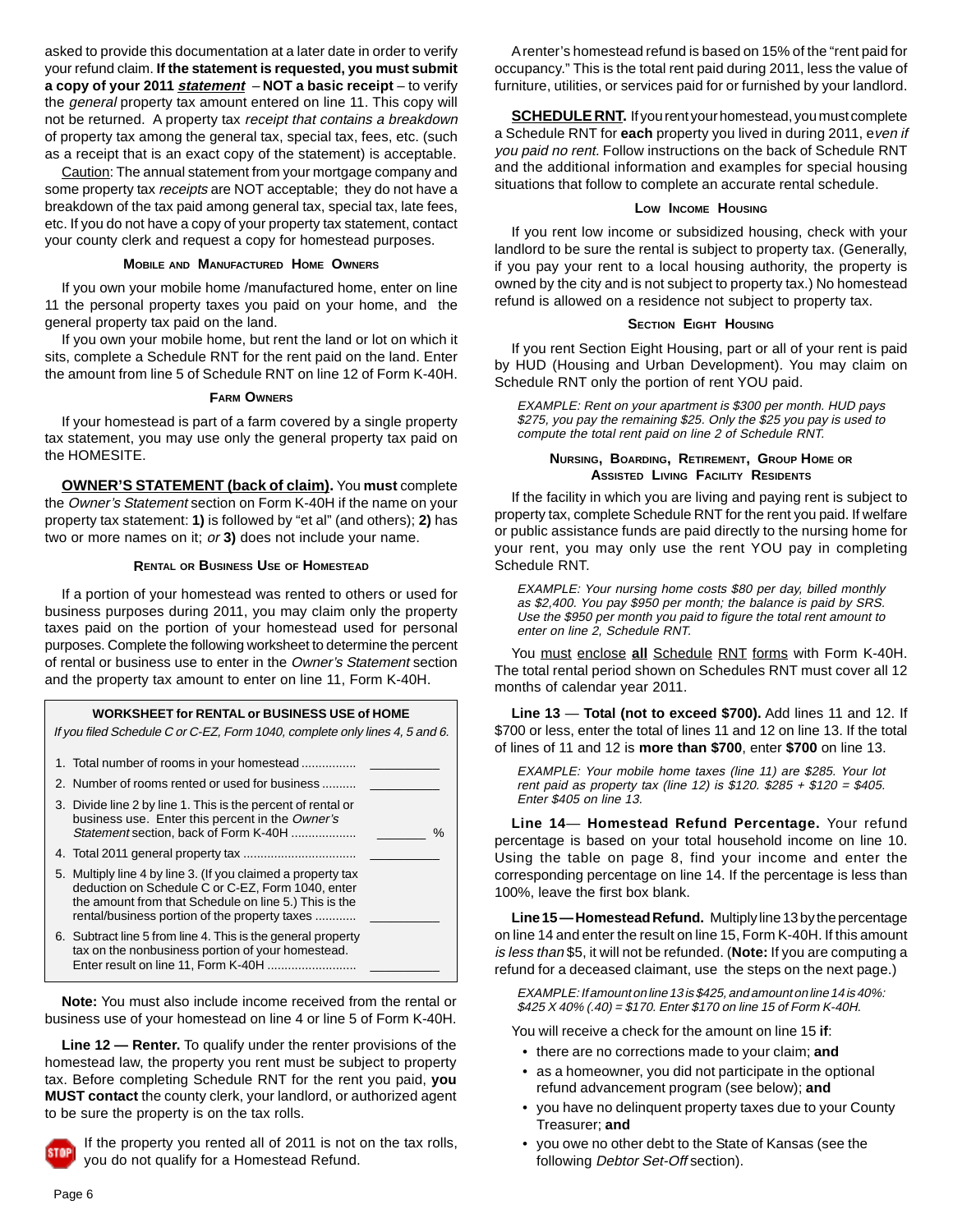#### **DEBTOR SET-OFF**

If you owe a delinquent debt to the State of Kansas (such as child support, student loan, medical bills, or income tax), your Homestead Refund will be applied to that debt first, and any remaining refund will be sent to you. However, this set-off process will cause a delay of up to 12 weeks for any remaining refund.

#### **DECEASED CLAIMANTS**

If filing on behalf of a claimant who died during 2011, the refund amount (line 15 of Form K-40H or line 12 of Form K-40PT) is prorated based on the decedent's date of death. If the claimant was a homeowner, the taxes (line 11 of Form K-40H or Form K-40PT) are also prorated based on the decedent's date of death. Use the following steps to compute a refund on behalf of a decedent who died during 2011. See page 3 for required enclosures.

#### **COMPUTING A REFUND FOR A DECEASED CLAIMANT**

- **Step 1** Complete lines 1 -10 of Form K-40H or K-40PT.
- **Step 2** Compute the Allowable Property Tax and/or Rent Paid by decedent to date of death.

**OWNERS:** The allowable property tax is the percentage of taxes accrued to the decedent's date of death. Multiply the total 2011 property taxes by the percentage from the table to the right for the month of the decedent's death. Enter result on line 11 of Form K-40H or K-40PT. For example, if the claimant died in August 2011, and the 2011 taxes were \$645, the property tax paid to date of death to enter on line 11 is 8/12ths (.667) of  $$645, or $430 ($645 X .667 = $430).$ 

**RENTERS:** Enter on line 2 of Schedule RNT only the rent paid by the claimant through the date of his/ her death. Enter total of all line 5 amounts from Schedule(s) RNT on line 12 of Form K-40H.

**Step 3** Complete line 13 (total property taxes and rent) and line 14 (refund percentage) of Form K-40H.

**Step 4** Multiply line 13, Form K-40H by line 14 of Form K-40H, and enter the result here \_

- **Step 5** Enter the percentage from table below for the month of the decedent's death \_\_\_\_\_\_\_\_\_\_\_\_.
- **Step 6** Multiply result from Step 4 by the percentage in Step 5 (same percentage used in Step 2 for homeowners). Enter result here \_\_\_\_\_\_\_\_\_\_ and line 15, Form K-40H.

**K-40PT:** Multiply the amount on line 11 of Form K-40PT by 75% (.75). Multiply the result by the percentage from the following table for the month of the decedent's death and enter this amount on line 12 of Form K-40PT.

| PERCENT      | PERCENT      | <b>MONTH</b> |
|--------------|--------------|--------------|
| <b>MONTH</b> | <b>MONTH</b> | PERCENT      |
| January      | Mav          | September    |
| .083         | .417         | .750         |
| February     | .500         | October      |
| .167         | June         | .833         |
| March        | July         | November     |
| .250         | .583         | .917         |
| April        | August       | December     |
| .333         | .667         | 1.000        |

#### **REFUND ADVANCEMENT PROGRAM (for home owners).**

If you participated in the refund advancement program by marking the check box on your 2011 Homestead Claim, K-40H, the amount KDOR (Kansas Department of Revenue) paid to the county for your property tax on your behalf is in our records as a balance due. KDOR will recover this advanced amount when your 2011 Homestead Claim, K-40H (or Property Tax Relief Claim, K-40PT), **and** Individual Income/Food Sales Tax Return, K-40, is processed in 2012.

Your refund will be applied to the amount KDOR sent to the county for your property tax in December 2011 and if there is any left over refund amount, it will be sent to you in a check. As a general rule, your Individual Income & Food Sales Tax Return (K-40) will be processed before your Homestead Claim (K-40H) or Property Tax Relief Claim (K-40PT).

If you have a refund due on the K-40H (or K-40PT) **and** K-40 forms, wait until both returns are processed before expecting a refund check. Your refund(s) are also subject to debtor set-off for other delinquent debts owed to the State of Kansas or County Treasurer.

If you participated in the optional refund advancement program for your 2011 taxes, use the following worksheet to determine the amount of refund you will receive from KDOR as a check. You may also figure your net refund by adding the refund amounts from K-40 **and** K-40H (or K-40PT) together, then subtracting the advancement amount.

| <b>REFUND ADVANCEMENT WORKSHEET</b>                                                                                                                                          |  |  |  |
|------------------------------------------------------------------------------------------------------------------------------------------------------------------------------|--|--|--|
| 1. 2011 refund from Line 15 of Form K-40H                                                                                                                                    |  |  |  |
| 2. 2011 refund advancement amount from                                                                                                                                       |  |  |  |
|                                                                                                                                                                              |  |  |  |
| You will receive the amount on Line 3 as a check from KDOR if you<br>have no other delinguent debts due the State of Kansas (see Debtor<br>Set-Off in Line 15 instructions). |  |  |  |

**Note:** Your income tax and/or food sales tax refund on Form K–40 may also be applied to the advancement amount.

If your 2011 refund (line 15, Form K-40H or line 12, Form K-40PT) is LESS than the advancement amount (line 2 of the Refund Advancement worksheet), you should pay the difference to KDOR when you file your 2011 Form K-40H or K-40PT. Make your check or money order payable to KDOR. Be sure your Social Security number and tax period are indicated on your payment.

#### **2012 ADVANCEMENT BOX**

Your 2012 advancement information will be electronically transferred to the County Treasurer if you check this box. By checking this box, you are requesting that KDOR electronically transfer your 2012 advancement information directly to the County Treasurer. **If you do not check this box, you can not participate in the 2012 advancement program** – in which case none of your 2012 refund will be used to pay your 2012 property taxes.

**MEMBERS OF HOUSEHOLD (back of the claim form).** All claimants must complete this section. As the claimant, enter your information on the first line. Then enter the name, date of birth, and other requested information for EACH PERSON (adults and children) who lived with you **at any time** during 2011. If the person lived with you all year, enter "12" in the number of months column. Be sure to indicate whether the individual's income is included as part of the household income reported on lines 4 through 9 of Form K-40H.

#### **CHILD BORN IN 2011**

For a child born during 2011, enter only the number of months from the date of birth to the end of the year. For example, enter "6" in the number of months column for a child born July 10, 2011.

**SIGNATURE.** You, as the claimant, MUST sign the claim. If the claim was prepared by another, the preparer should also sign in the space provided, and supply a daytime phone number.

#### **PREPARER AUTHORIZATION BOX**

In some cases it may be necessary for the department to contact you about your claim. By marking the box above the signature line, you are authorizing the director or his/her designee to discuss your Homestead or Property Tax Relief claim and any enclosures with your preparer.

If the claim is being filed on behalf of a decedent, the surviving spouse or executor/executrix must sign the claim. See Deceased Claimants on page 3 for additional information and required enclosures.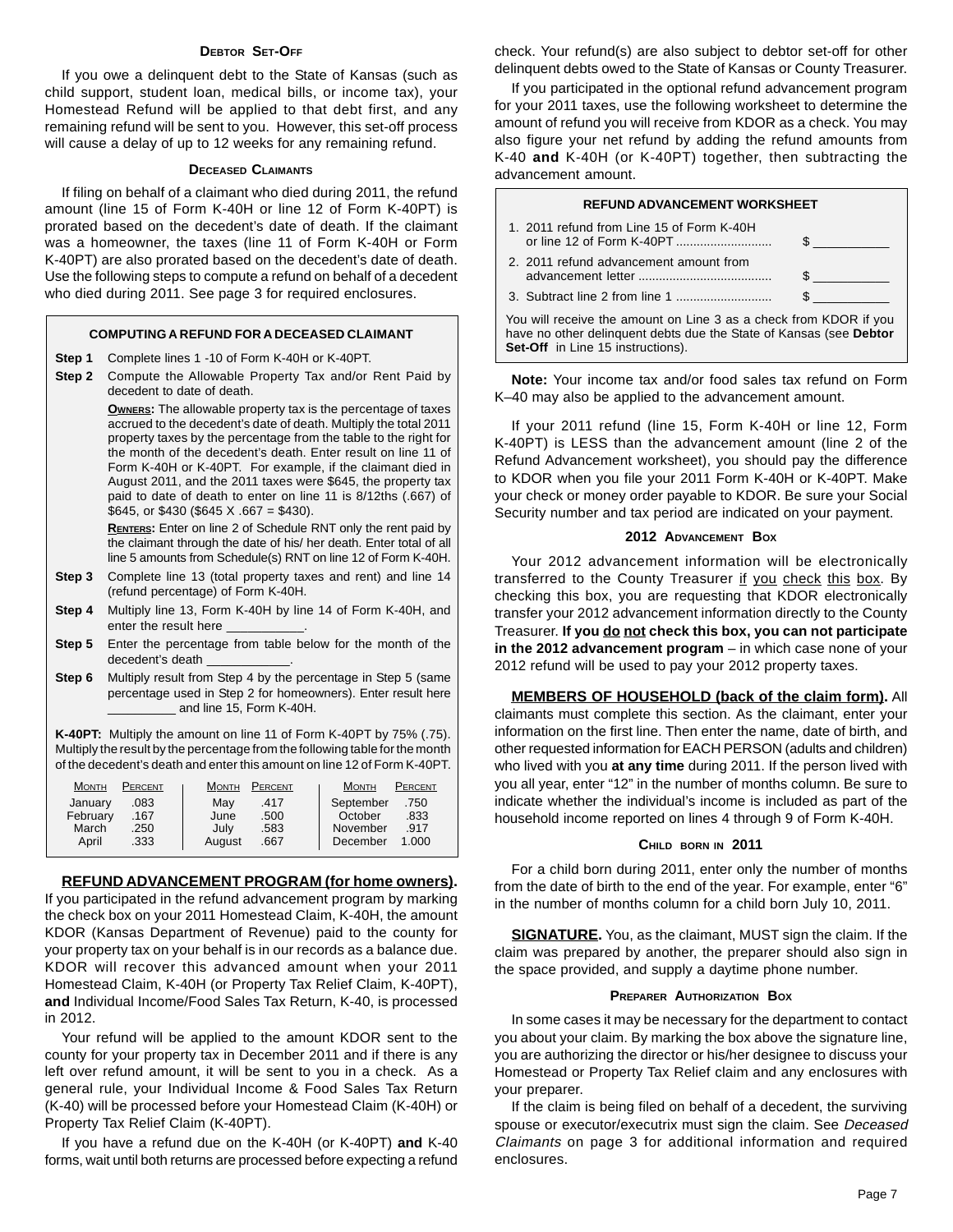If the claimant is incapable of signing the claim, the person authorized to sign for the claimant MUST sign and enclose a copy of the appointing documentation (i.e., guardian, conservator, power of attorney).

**MAILING YOUR CLAIM.** To prevent a delay in your receiving your refund, be sure that you have a correct and complete claim. Before mailing it, please be sure you have:

- $\checkmark$  written your numbers clearly in each box;
- $\checkmark$  completed all required information and signed the claim;
- $\checkmark$  kept a complete copy of your claim;
- $\checkmark$  enclosed, with Form K-40H, Schedule(s) RNT totaling 12 months (renters);
- $\checkmark$  enclosed, with Form K-40H, a copy of your Social Security disability award letter or Schedule DIS completed by your physician indicating date the disability began (disabled or blind claimants);
- 3 placed all forms **loosely** in the envelope. **DO NOT staple, tape or use any type of fastening device** on documents you send us.

**AFTER YOU FILE.** Keep a copy of your claim and all supporting documents. If you have a problem later and need to contact the department, it will save time if you have a copy of your claim with you. Keep copies of all documents for at least four years.

#### **PROCESSING REFUND CLAIMS**

Normal processing time for an error-free and complete paperfiled homestead refund claim is 20 to 24 weeks. Renters should allow 28 weeks since the rent paid is verified with the landlord(s). Claims requiring correspondence will also take longer.

#### **REFUND INFORMATION LINE** — **1-800-894-0318**

If you have a touch-tone phone and wish to inquire about your refund, call our toll-free refund line at 1-800-894-0318. To access your information on this automated system, you will need your Social Security number and the exact amount of your refund from line 15 of Form K-40H or line 12 of Form K-40PT.

#### **CORRESPONDENCE FROM KDOR**

Should you receive a letter from KDOR about your claim, please respond to it immediately. Processing time necessary for a typical refund claim starts the day the missing information is received by the department. If you have questions about the letter or wish to discuss your claim in person, contact our Taxpayer Assistance Center at 785-368-8222.

| <b>HOMESTEAD REFUND PERCENTAGE TABLE — For Line 14</b> |                                                                                                |                                         |  |  |  |
|--------------------------------------------------------|------------------------------------------------------------------------------------------------|-----------------------------------------|--|--|--|
| If the amount on line 10,<br>Form K-40H is between:    | Enter this<br>If the amount on line 10,<br>percent on<br>Form K-40H is between:<br>line $14$ : | Enter this<br>percent on<br>line $14$ : |  |  |  |
| \$                                                     |                                                                                                |                                         |  |  |  |
|                                                        |                                                                                                |                                         |  |  |  |
|                                                        |                                                                                                |                                         |  |  |  |
| $$8,001$ and $$9,000$ 88%                              |                                                                                                | \$20,001 and \$21,000 35%               |  |  |  |
|                                                        |                                                                                                | \$21,001 and \$22,000 30%               |  |  |  |
| \$10,001 and \$11,000 80%                              |                                                                                                |                                         |  |  |  |
|                                                        |                                                                                                |                                         |  |  |  |
|                                                        |                                                                                                |                                         |  |  |  |
|                                                        |                                                                                                |                                         |  |  |  |
|                                                        |                                                                                                |                                         |  |  |  |
|                                                        |                                                                                                |                                         |  |  |  |
|                                                        |                                                                                                |                                         |  |  |  |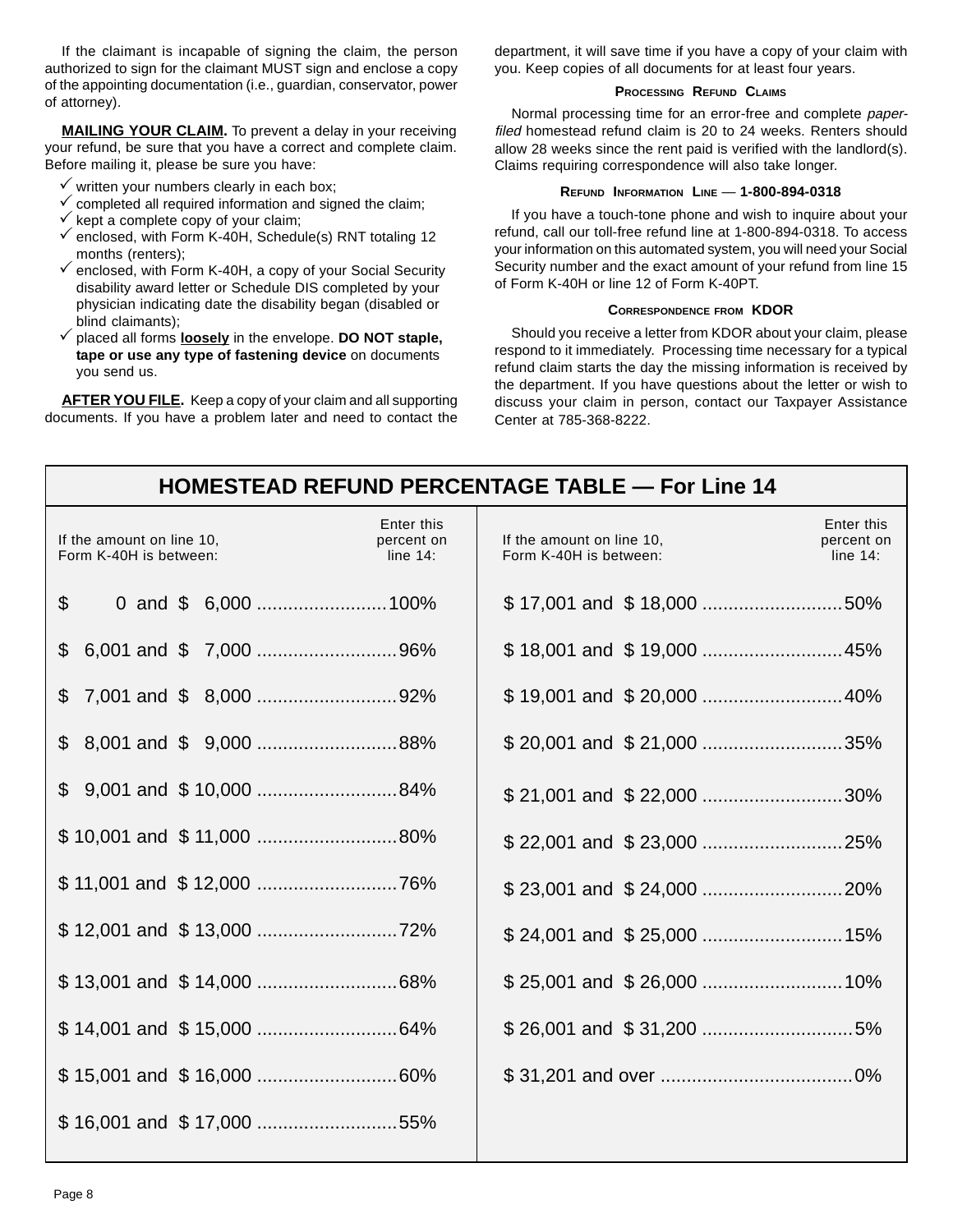### **FORM K-40PT LINE-BY-LINE INSTRUCTIONS**

#### *If you filed a Form K-40H for 2011, you cannot claim this refund.*

#### **NAME AND ADDRESS**

Use the instructions for Form K-40H on page 4 to complete the personal information at the top of Form K-40PT.

#### **QUALIFICATIONS**

**Lines 1 through 3:** You must have been 65 years of age or older, a **resident** of Kansas **all of 2011** and a home **owner during 2011**. If you meet these qualifications, enter your date of birth on line 3.

#### **HOUSEHOLD INCOME**

Enter on lines 4 through 10 the annual income amounts received by you and your spouse during 2011. Enter on line 9 the income of ALL other persons who lived with you at any time during 2011.

**Lines 4 and 5:** Use the instructions for lines 4 and 5 of Form K-40H that begin on page 4 to complete lines 4 and 5 of Form K-40PT.

**Line 6:** Enter the total Social Security and Supplemental Security Income (SSI) benefits received by you and your spouse. Include amounts deducted for Medicare, any Social Security death benefits, and any SSI payments not shown on the annual benefit statement. **Do not include Social Security or SSI "disability" payments.** (Note: Social Security Disability or SSI payments become regular Social Security payments when a recipient reaches age 65. These Social Security Disability payments, that were once Social Security Disability or SSI payments, are NOT included in household income.) Enter the annual amount of any Social Security **disability** benefits and Social Security payments of a person who has reached age 65 who had previously been receiving Social Security Disability payments, in the Excluded Income section on the back of Form K-40PT and enclose a benefit statement or award letter with your claim.

If you do not have your statement of Social Security benefits, use the method given for line 6 of Form K-40H to compute your total received in 2011. Instructions are on page 5.

**Lines 7 through 9:** Use the instructions for lines 7 through 9 of Form K-40H on page 5 to complete these lines on Form K-40PT.

**Line 10:** Add lines 4 through 9 and enter the result. If line 10 is more than \$17,700, you **do not qualify** for a refund.

#### **REFUND**

Line 11: Enter the total 2011 general property tax you paid as shown on your real estate tax statement. Enter only **timely paid** tax amounts. For a list of items that you **cannot include** see the instructions for line 11 of Form K-40H on page 5.

If you are filing on behalf of a claimant who died during 2011, the property tax must be prorated based on the date of death. To determine the property tax amount to enter here, follow the instructions for decedents on page 4.

**Line 12:** Multiply the amount on line 11 by 75% (.75). This is the amount of your property tax refund.

#### **EXCLUDED INCOME**

Line 13: To speed the processing of your refund, list in items (a) through (g) all other income that you **did not include** on line 10. For more information on what to include here, see Excluded Income on page 5.

**Line 14:** List all persons who resided in your household at any time during 2011. Complete all requested information for each person. If more space is needed, enclose a separate sheet.

#### **SIGNATURE**

You, as the claimant, **MUST sign the claim**. See the instructions for Signature on page 7.